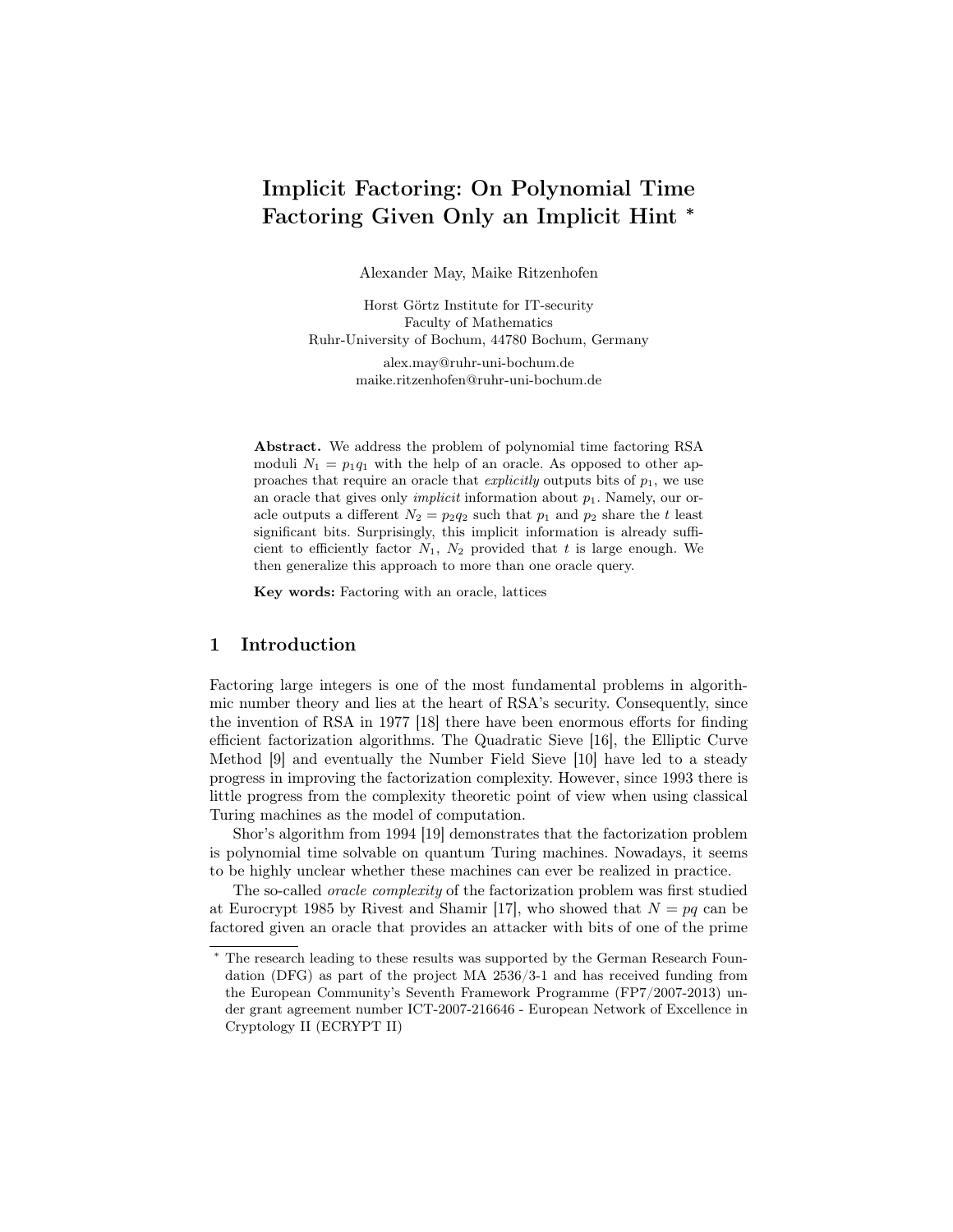factors. The task is to factor in polynomial time by asking as few as possible queries to the oracle. Rivest and Shamir showed that  $\frac{3}{5} \log p$  queries suffice in order to factor efficiently.

At Eurocrypt 1992, Maurer [12] allowed for an oracle that is able to answer any type of questions by YES/NO answers. Using this powerful oracle, he showed that  $\epsilon \log p$  oracle queries are sufficient for any  $\epsilon > 0$  in order to factor efficiently. At Eurocrypt 1996, Coppersmith [2] in turn improved the Rivest-Shamir oracle complexity for most significant bits to  $\frac{1}{2} \log p$  queries. Coppersmith used this result to break the Vanstone-Zuccherato ID-based cryptosytem [21] that leaks half of the most significant bits.

In this work, we highly restrict the power of the oracle. Namely, we allow for an oracle that on input an RSA modulus  $N_1 = p_1q_1$  outputs another different RSA modulus  $N_2 = p_2 q_2$  such that  $p_1, p_2$  share their t least significant bits. Moreover, we assume for notational simplicity that the bit-sizes of  $p_2, q_2$  are equal to the bit-sizes of  $p_1, q_1$ , respectively.

Thus, as opposed to an oracle that *explicitly* outputs bits of the prime factor  $p_1$ , we only have an oracle that *implicitly* gives information about the bits of  $p_1$ . Intuitively, since  $N_2$  is a hard to factor RSA modulus, it should not be possible to extract this implicit information. We show that this intuition is false. Namely, we show that the link of the factorization problems  $N_1$  and  $N_2$  gives rise to an efficient factorization algorithm provided that  $t$  is large enough.

More precisely, let  $q_1$  and  $q_2$  be  $\alpha$ -bit numbers. Then our lattice-based algorithm provably factors  $N_1, N_2$  with  $N_1 \neq N_2$  in quadratic time whenever  $t > 2(\alpha + 1)$ . In order to give a numerical example: Let  $N_1, N_2$  have 750-bit  $p_1, p_2$  and 250-bit  $q_1, q_2$ . Then the factorization of  $N_1, N_2$  can be efficiently found provided that  $p_1, p_2$  share more than 502 least significant bits. The bound  $t > 2(\alpha + 1)$  implies that our first result works only for imbalanced RSA moduli. Namely, the prime factors  $p_i$  have to have bit-sizes larger than twice the bit-sizes of the  $q_i$ .

Using more than one oracle query, we can further improve upon the bound on t. In the case of  $k-1$  queries, we obtain  $N_2, \ldots, N_k$  different RSA moduli such that all  $p_i$  share the least t significant bits. This gives rise to a lattice attack with a k-dimensional lattice L having a short vector  $\mathbf{q} = (q_1, \ldots, q_k)$  that immediately yields the factorization of all  $N_1, \ldots, N_k$ . For constant k, our algorithm runs in time polynomial in the bit-size of the RSA moduli. As opposed to our first result, in the general case we are not able to prove that our target vector q is a shortest vector in the lattice  $L$ . Thus, we leave this as a heuristic assumption. This heuristic is supported by a counting argument and by experimental results that demonstrate that we are almost always able to efficiently find the factorization.

Moreover, when asking  $k - 1$  queries for RSA moduli with  $\alpha$ -bit  $q_i$  that share t least significant bits of the  $p_i$ , we improve our bound to  $t \geq \frac{k}{k-1}\alpha$ . Hence for a larger number k of queries our bound converges to  $t \geq \alpha$ , which means that the  $p_i$  should at least coincide on  $\alpha$  bits, where  $\alpha$  is the bit-size of the  $q_i$ . In the case of RSA primes of the same bit-size, this result tells us that  $N_1 = p_1q_1, \ldots, N_k = p_1q_k$  with the same  $p_1$  can efficiently be factored, which is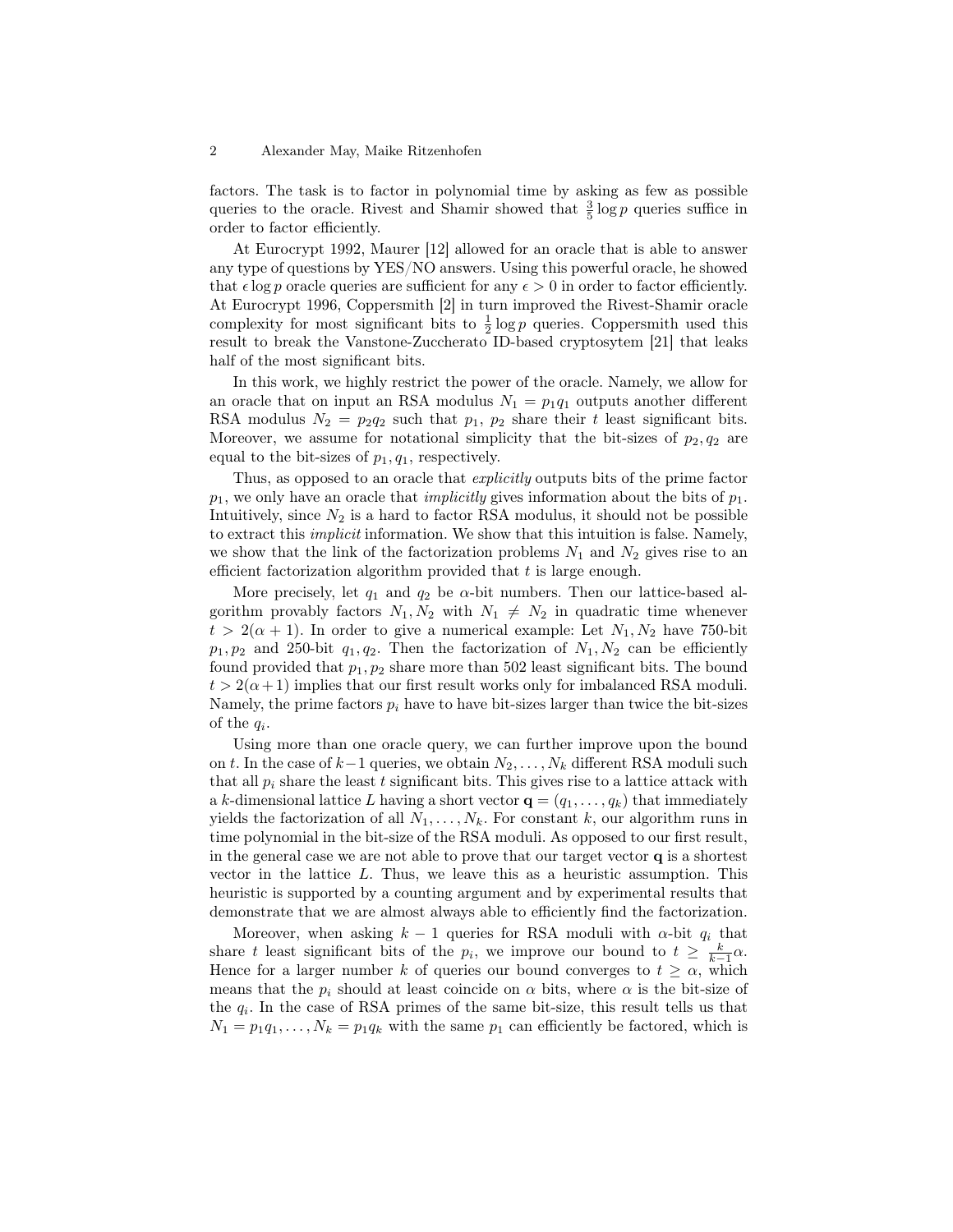trivially true by greatest common divisor computations. On the other hand, our result is highly non-trivial whenever the bit-sizes are not balanced.

If we do not restrict ourselves to polynomial running time, then we can easily adapt our method to also factor balanced RSA moduli. All that we have to do is to determine a small quantity of the bits of  $q_i$  by brute force search. Using these bits we can apply the previous method in order to determine at least half of the bits of all  $q_i$ . The complete factorization of all RSA moduli  $N_i$  is then retrieved by the aforementioned lattice-based algorithm of Coppersmith [3].

Currently, we are not aware of an RSA key generation that uses primes sharing least significant bits. The Steinfeld-Zheng system [20] uses moduli  $N =$ pq such that p, q itself share least significant bits, for which our algorithm does not apply. Naturally, one application of our result is malicious key generation of RSA moduli, i.e. the construction of backdoored RSA moduli [5, 22].

Another application is a novel kind of attack on a public key generator. Suppose an attacker succeeds to manipulate those  $t$  registers of an RSA public key generator that hold the least significant bits of one prime factor such that these registers are stuck to some unknown value. E.g., take an attacker that simply destroys the registers with the help of a laser beam such that he has no control on the register's values. If the RSA key parameters are within our bounds, the attacker can easily collect sufficiently many RSA moduli that allow him to factor all of them. Thus, he uses the RSA key generator as an oracle. Notice that the RSA generator will usually not even notice such an attack since the RSA moduli look innocent.

Moreover, we feel that our algorithm will be useful for constructive cryptographic applications as well. Consider the task that our oracle has to solve, which we call the *one more RSA modulus problem*, i.e one has to produce on input an RSA modulus  $N = pq$  other moduli  $N_i = p_i q_i$  whose factors  $p_i$  share their least significant bits.

Our construction shows that this problem is for many parameter settings equivalent to the factorization problem. So the one more RSA modulus problem might serve as a basis for various cryptographic primitives, whose security is then in turn directly based on factoring (imbalanced) integers.

In addition to potential applications, we feel that our result is of strong theoretical interest, since we show for the first time that quite surprisingly implicit information is sufficient in order to factor efficiently. In turn, this implies that already a really weak form of an oracle suffices for achieving a polynomial time factorization process. In the oracle-based line of research, reducing the number of queries and diminishing the power of the oracles is the path that leads to a better understanding of the complexity of the underlying factorization problem.

We organize our paper as follows. In Section 2, we give the necessary facts about lattices. In Section 3, we introduce our rigorous construction with one oracle query, i.e. with two RSA moduli. In Section 4, we generalize our construction to an arbitrary fixed number of queries. This makes our construction heuristic. In Section 5, we adapt our heuristic construction to the case of balanced RSA moduli. In Section 6, we experimentally confirm the validity of our heuristics.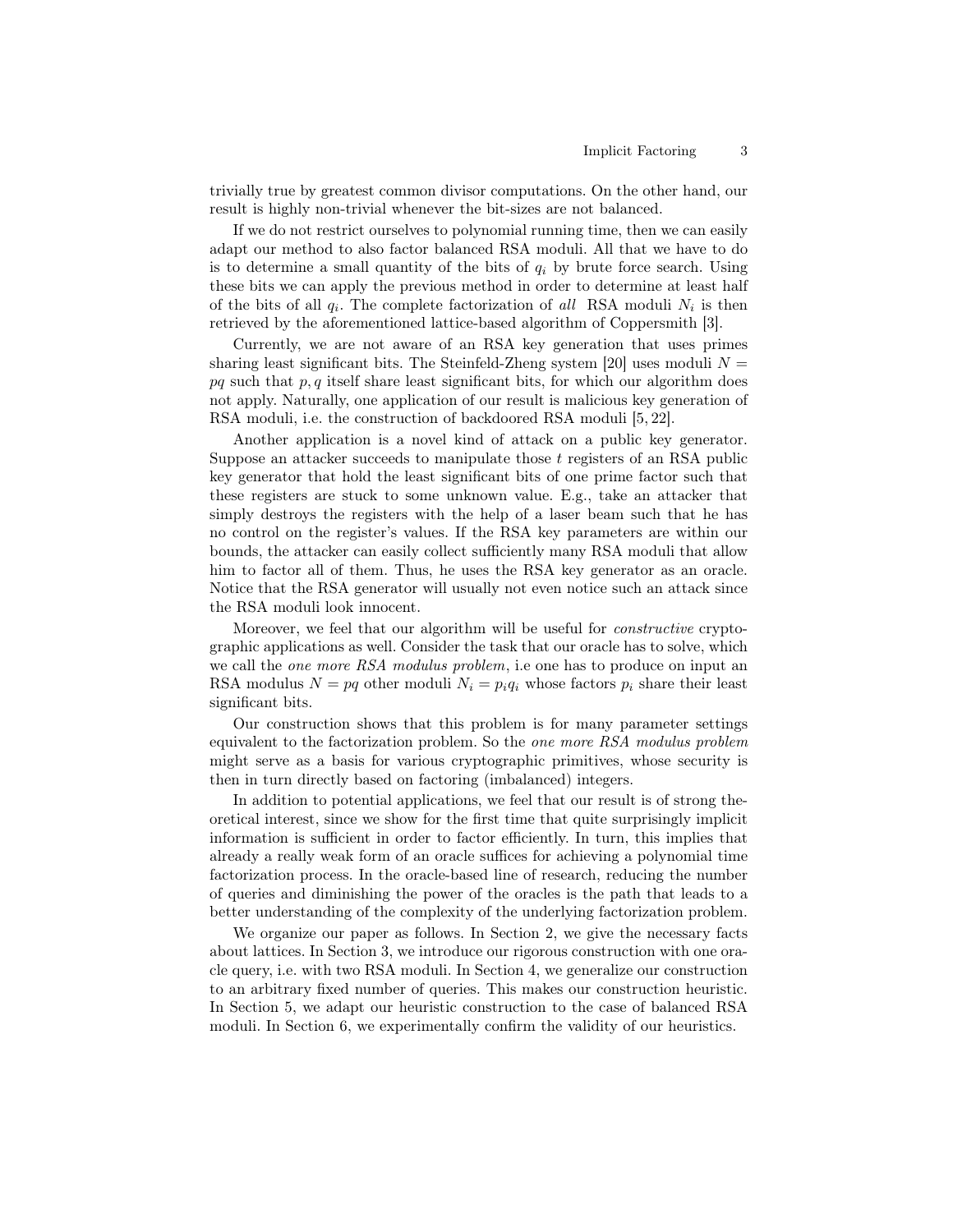## 2 Preliminaries

An integer lattice L is a discrete additive subgroup of  $\mathbb{Z}^n$ . An alternative equivalent definition of an integer lattice can be given via a basis.

Let  $d, n \in \mathbb{N}, d \leq n$ . Let  $\mathbf{b_1}, \ldots, \mathbf{b_d} \in \mathbb{Z}^n$  be linearly independent vectors. Then the set of all integer linear combinations of the  $b_i$  spans an integer *lattice* L, i.e.

$$
L = \left\{ \sum_{i=1}^d a_i \mathbf{b_i} \mid a_i \in \mathbb{Z} \right\}.
$$

We call  $B =$  $\sqrt{ }$  $\overline{ }$  $\mathbf{b_{1}}$ . . .  $\mathbf{b_{d}}$  $\setminus$  $\Box$  a basis of the lattice, the value  $d$  denotes the *dimension* 

or rank of the basis. The lattice is said to have full rank if  $d = n$ . The determinant  $det(L)$  of a lattice is the volume of the parallelepiped spanned by the basis vectors. The determinant  $\det(L)$  is invariant under unimodular basis transformations of B. In case of a full rank lattice  $\det(L)$  is equal to the absolute value of the Gramian determinant of the basis B.

Let us denote by  $||\mathbf{v}||$  the Euclidean  $\ell_2$ -norm of a vector **v**. Hadamard's inequality [13] relates the length of the basis vectors to the determinant.

Lemma 1 (Hadamard). Let  $B=$  $\sqrt{ }$  $\overline{ }$  $\mathbf{b_1}$ . . .  $\mathbf{b}_{\mathbf{n}}$  $\setminus$  $\Big\} \in \mathbb{Z}^{n \times n}$ ,  $n \in \mathbb{N}$ , be an arbitrary

non-singular matrix. Then

$$
\det(B) \le \prod_{i=1}^n ||\mathbf{b_i}||.
$$

The successive minima  $\lambda_i(L)$  of the lattice L are defined as the minimal radius of a ball containing i linearly independent lattice vectors of  $L$ . In a twodimensional lattice L, basis vectors  $\mathbf{v}_1, \mathbf{v}_2$  with lengths  $||v_1|| = \lambda_1(L)$  and  $||v_2|| =$  $\lambda_2(L)$  are efficiently computable via Gaussian reduction.

**Theorem 1.** Let  $\mathbf{b_1}, \mathbf{b_2} \in \mathbb{Z}^n$  be basis vectors of a two-dimensional lattice L. Then the Gauss-reduced lattice basis vectors  $v_1, v_2$  can be determined in time  $O(\log^2(\max\{||\mathbf{v_1}||, ||\mathbf{v_2}||\})$ . Furthermore,

$$
||\mathbf{v_1}|| = \lambda_1(L) \text{ and } ||\mathbf{v_2}|| = \lambda_2(L).
$$

Information on Gaussian reduction and its running time can be found in [13].

A shortest vector of a lattice satisfies the Minkowski bound, which relates the length of a shortest vector to the determinant and dimension of the lattice.

**Theorem 2 (Minkowski [14]).** Let  $L \subseteq \mathbb{Z}^{n \times n}$  be an integer lattice. Then L contains a non-zero vector v with

$$
||\mathbf{v}|| = \lambda_1(L) \le \sqrt{n} \det(L)^{\frac{1}{n}}.
$$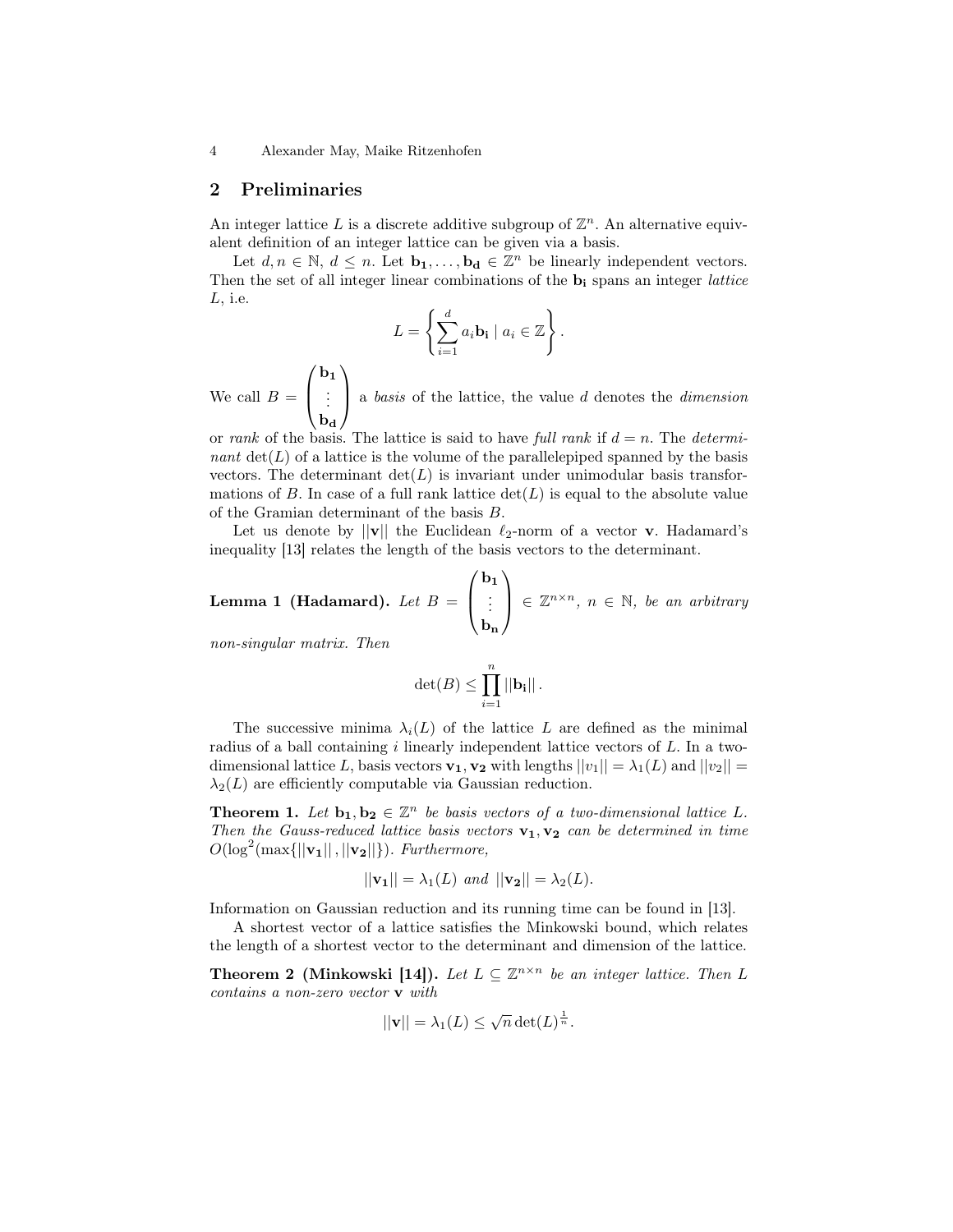Vectors with short norm can be computed by the LLL algorithm of Lenstra, Lenstra, and Lovász [11].

**Theorem 3 (LLL).** Let L be a d-dimensional lattice with basis  $\mathbf{b}_1, \ldots, \mathbf{b}_d \in$  $\mathbb{Z}^n$ . Then the LLL algorithm outputs a reduced basis  $\mathbf{v_1}, \ldots, \mathbf{v_d}$  with the following property:

$$
||\mathbf{v_1}|| \leq 2^{\frac{d-1}{4}} \det(L)^{\frac{1}{d}}.
$$

The running time of this algorithm is  $O(d^4n(d+\log b_{\max}))$  as  $b_{\max}$ , where  $b_{\max} \in$  $\mathbb N$  denotes the largest entry in the basis matrix.

For a proof of the upper bound of a shortest LLL vector compare [11]. The running time is the running time of the so-called  $L^2$ -algorithm, an efficient LLL version due to Nguyen and Stehlé [15].

The LLL algorithm can be used for factoring integers with partly known factors as Coppersmith showed in [3].

**Theorem 4 ([3] Theorem 5).** Let N be an n-bit composite number. Then we can find the factorization of  $N = pq$  in polynomial time if we know the low order  $\frac{n}{4}$  bits of p.

# 3 Implicit Factoring of Two RSA Moduli

Assume that we are given two different RSA moduli  $N_1 = p_1q_1, N_2 = p_2q_2$ , where  $p_1, p_2$  coincide on the t least significant bits. I.e.,  $p_1 = p + 2^t \tilde{p}_1$  and  $p_2 = p + 2^t \tilde{p}_2$ for some common p that is unknown to us. Can we use the information that the prime factors of  $N_1$  and  $N_2$  share their t least significant bits without knowing these bits *explicitly*? I.e., can we factor  $N_1$ ,  $N_2$  given only *implicit* information about one of the factors?

In this section, we will answer this question in the affirmative. Namely, we will show that there is an algorithm that recovers the factorization of  $N_1$  and  $N_2$  in quadratic time provided that t is sufficiently large. We start with

$$
(p+2t\tilde{p}_1)q_1 = N_1
$$
  

$$
(p+2t\tilde{p}_2)q_2 = N_2.
$$

These two equations contain five unknowns  $p, p_1, p_2, q_1$  and  $q_2$ . By reducing both equations modulo  $2^t$ , we can eliminate the two unknowns  $\tilde{p}_1, \tilde{p}_2$  and get

$$
pq_1 \equiv N_1 \mod 2^t
$$
  

$$
pq_2 \equiv N_2 \mod 2^t.
$$

Since  $q_1$ ,  $q_2$  are odd, we can solve both equations for p. This leaves us with  $\frac{N_1}{q_1} \equiv \frac{N_2}{q_2}$  mod  $2^t$ , which we write in form of the *linear* equation

$$
(N_1^{-1}N_2)q_1 - q_2 \equiv 0 \mod 2^t. \tag{1}
$$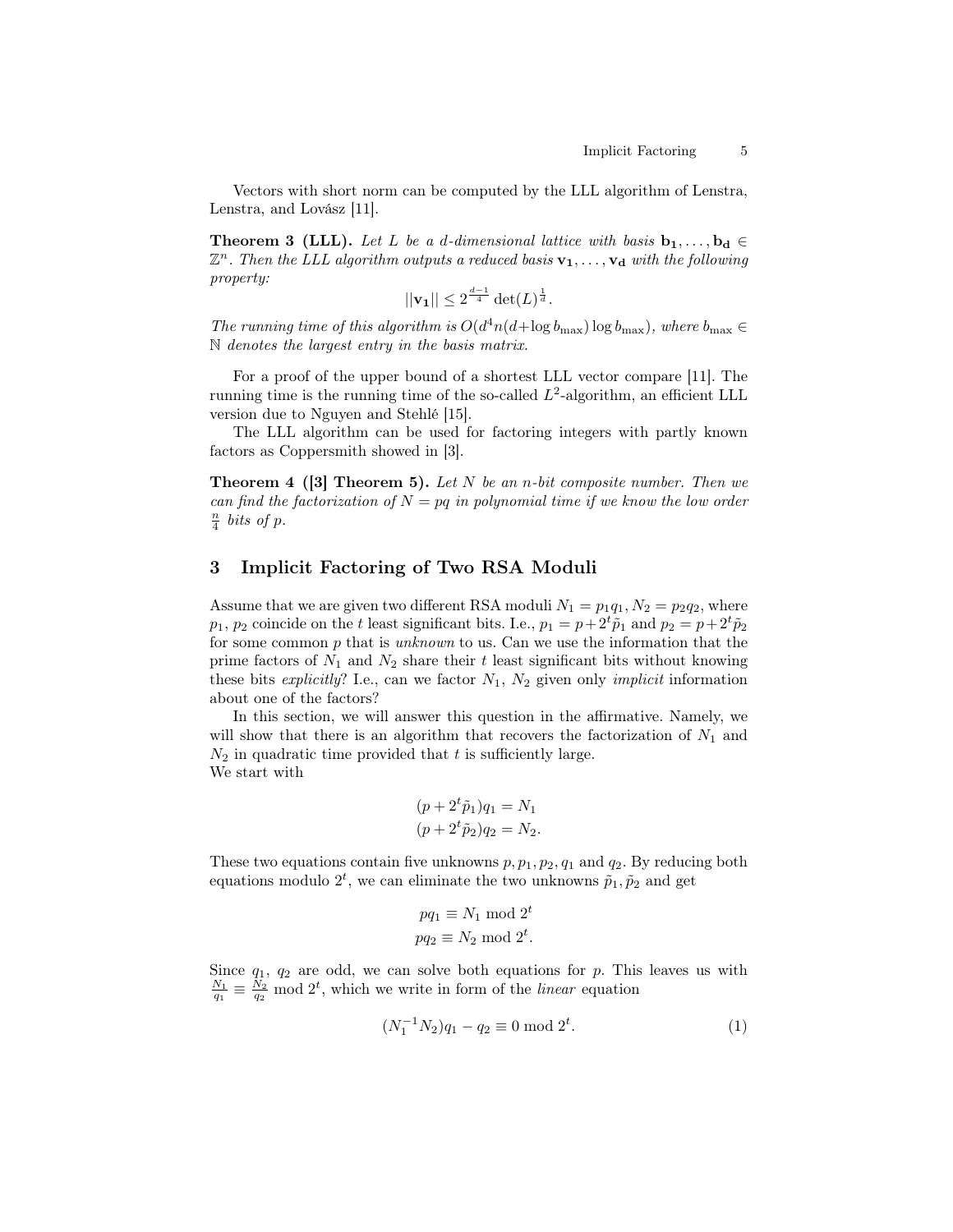The set of solutions

$$
L = \{(x_1, x_2) \in \mathbb{Z}^2 \mid (N_1^{-1}N_2)x_1 - x_2 \equiv 0 \mod 2^t\}
$$

forms an additive, discrete subgroup of  $\mathbb{Z}^2$ . Thus, L is a 2-dimensional integer lattice.  $L$  is spanned by the row vectors of the basis matrix

$$
B_L = \begin{pmatrix} 1 & N_1^{-1} N_2 \\ 0 & 2^t \end{pmatrix}.
$$

Let us briefly check that the integer span of  $B_L$ , denoted by span $(B_L)$ , is indeed equal to L. First,  $\mathbf{b_1} = (1, N_1^{-1}N_2)$  and  $\mathbf{b_2} = (0, 2^t)$  are solutions of  $(N_1^{-1}N_2)x_1$  –  $x_2 = 0 \mod 2^t$ . Thus, every integer linear combination of  $\mathbf{b_1}$  and  $\mathbf{b_2}$  is a solution which implies that span $(B_L) \subseteq L$ .

Conversely, let  $(x_1, x_2) \in L$ , i.e.  $(N_1^{-1} N_2)x_1 - x_2 = k \cdot 2^t$  for some  $k \in \mathbb{Z}$ . Then  $(x_1, -k)B_L = (x_1, x_2) \in \text{span}(B_L)$  and thus  $L \subseteq \text{span}(B_L)$ .

Notice that by Eq. (1), we have  $(q_1, q_2) \in L$ . If we were able to find this vector in  $L$  then we could factor  $N_1, N_2$  easily. Let us first provide some intuition under which condition the vector  $\mathbf{q} = (q_1, q_2)$  is a short vector in L. We know that the length of the shortest vector is upper bounded by the Minkowski bound  $\overline{2} \det(L)^{\frac{1}{2}} = \sqrt{2} \cdot 2^{\frac{t}{2}}.$ 

Since we assumed that  $q_1, q_2$  are  $\alpha$ -bit primes, we have  $q_1, q_2 \leq 2^{\alpha}$ . If  $\alpha$  is sufficiently small, then  $||q||$  is smaller than the Minkowski bound and, therefore, we can expect that  $q$  is among the shortest vectors in  $L$ . This happens if

$$
||\mathbf{q}|| \leq \sqrt{2} \cdot 2^{\alpha} \leq \sqrt{2} \cdot 2^{\frac{t}{2}}.
$$

So if  $t \geq 2\alpha$  we expect that **q** is a short vector in L. We can find a shortest vector in L using Gaussian reduction on the lattice basis B in time  $\mathcal{O}(\log^2(2^t))$  =  $\mathcal{O}(\log^2(\min\{N_1, N_2\}))$ . Hence, under the heuristic assumption that  $\mathbf{q} = (q_1, q_2)$ is a shortest vector in L we can factor  $N_1, N_2$  in quadratic time. Under a slightly more restrictive condition, we can completely remove the heuristic assumption.

**Theorem 5.** Let  $N_1 = p_1q_1, N_2 = p_2q_2$  be two different RSA moduli with  $\alpha$ bit  $q_i$ . Suppose that  $p_1, p_2$  share at least  $t > 2(\alpha + 1)$  bits. Then  $N_1, N_2$  can be factored in quadratic time.

Let

$$
B_L = \begin{pmatrix} 1 & N_1^{-1}N_2 \\ 0 & 2^t \end{pmatrix}
$$

be the lattice basis defined as before.

 $B_L$  spans a lattice L with shortest vector **v** that satisfies

$$
||\mathbf{v}|| \le \sqrt{2} \det(L)^{\frac{1}{2}} = 2^{\frac{t+1}{2}}.
$$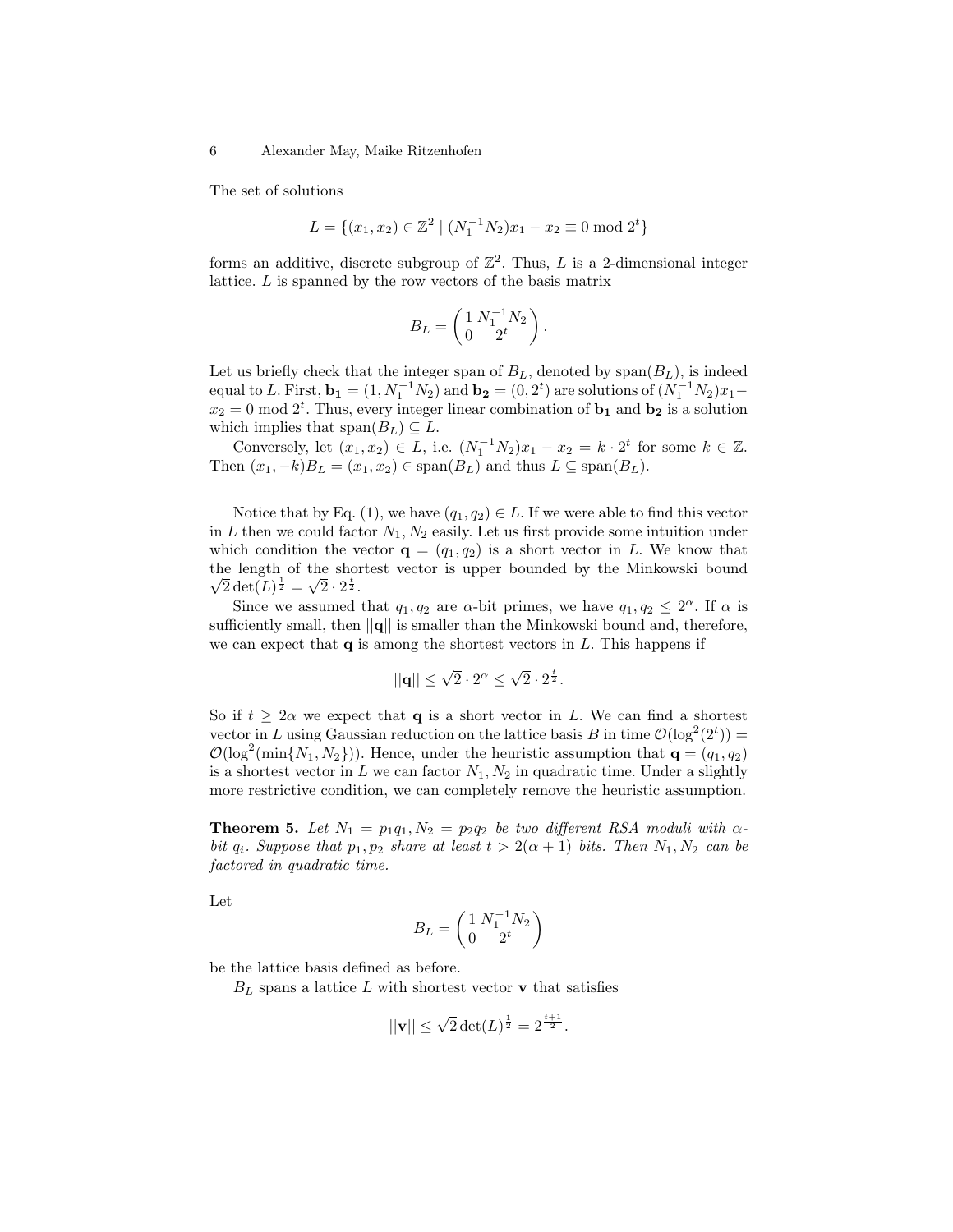Performing Gaussian reduction on  $B_L$ , we get an equivalent basis  $B = \begin{pmatrix} \mathbf{b}_1 \\ \mathbf{b}_2 \end{pmatrix}$  $\mathbf{b_{2}}$  $\setminus$ such that

$$
||\mathbf{b_1}|| = \lambda_1(L)
$$
 and  $||\mathbf{b_2}|| = \lambda_2(L)$ .

Our goal is to show that  $\mathbf{b}_1 = \pm \mathbf{q} = \pm (q_1, q_2)$  which is sufficient for factoring  $N_1$  and  $N_2$ .

As L is of full rank, by Hadamard's inequality we have

$$
||\mathbf{b_1}|| ||\mathbf{b_2}|| \geq \det(L).
$$

This implies

$$
||\mathbf{b_2}|| \geq \frac{\det(L)}{||\mathbf{b_1}||} = \frac{\det(L)}{\lambda_1(L)}.
$$

Substituting  $\det(L) = 2^t$  and using  $\lambda_1(L) \leq 2^{\frac{t+1}{2}}$  leads to

$$
||\mathbf{b_2}|| \geq \frac{2^t}{2^{\frac{t+1}{2}}} = 2^{\frac{t-1}{2}}.
$$

This implies for any lattice vector  $\mathbf{v} = a_1 \mathbf{b_1} + a_2 \mathbf{b_2}$  with  $||\mathbf{v}|| < 2^{\frac{t-1}{2}}$  that  $a_2 = 0$ , as otherwise  $\lambda_2(L) \le ||\mathbf{v}|| < ||\mathbf{b}_2||$  which contradicts the optimality of  $\mathbf{b_2}$  from Theorem 1. Thus, every **v** with  $||\mathbf{v}|| < 2^{\frac{t-1}{2}}$  is a multiple of  $\mathbf{b_1}$ . Notice that  $\mathbf{q} = (q_1, q_2) \in L$  fulfills  $||\mathbf{q}|| =$ √  $\overline{2} \cdot 2^{\alpha} = 2^{\frac{2\alpha+1}{2}}$ . Consequently, we have  $||q|| < ||\mathbf{b_2}||$  if

$$
2^{\frac{2\alpha+1}{2}} < 2^{\frac{t-1}{2}} \Leftrightarrow 2(\alpha+1) < t
$$

Therefore, we get  $\mathbf{q} = a\mathbf{b_1}$  for some  $a \in \mathbb{Z} - \{0\}$ . Let  $\mathbf{b_1} = (b_{11}, b_{12})$ , then  $gcd(q_1, q_2) = gcd(ab_{11}, ab_{12}) \ge a$ . But  $q_1, q_2$  are primes and wlog  $q_1 \ne q_2$ , since otherwise we can factor  $N_1, N_2$  by computing  $gcd(N_1, N_2)$ . Therefore,  $|a| = 1$ and we obtain  $\mathbf{q} = \pm \mathbf{b_1}$ , which completes the factorization.

The running time of the factorization is determined by the running time of the Gaussian reduction, which can be performed in  $\mathcal{O}(t^2) = \mathcal{O}(\log^2(\min\{N_1, N_2\}))$ steps.  $\square$ 

## 4 Implicit Factoring of k RSA Moduli

The approach from the previous section can be generalized to an arbitrary fixed number  $k - 1$  of oracle queries. This gives us k different RSA moduli

$$
N_1 = (p + 2t \tilde{p}_1) q_1
$$
  
\n
$$
\vdots
$$
  
\n
$$
N_k = (p + 2t \tilde{p}_k) q_k
$$
\n(2)

with  $\alpha$ -bit  $q_i$ .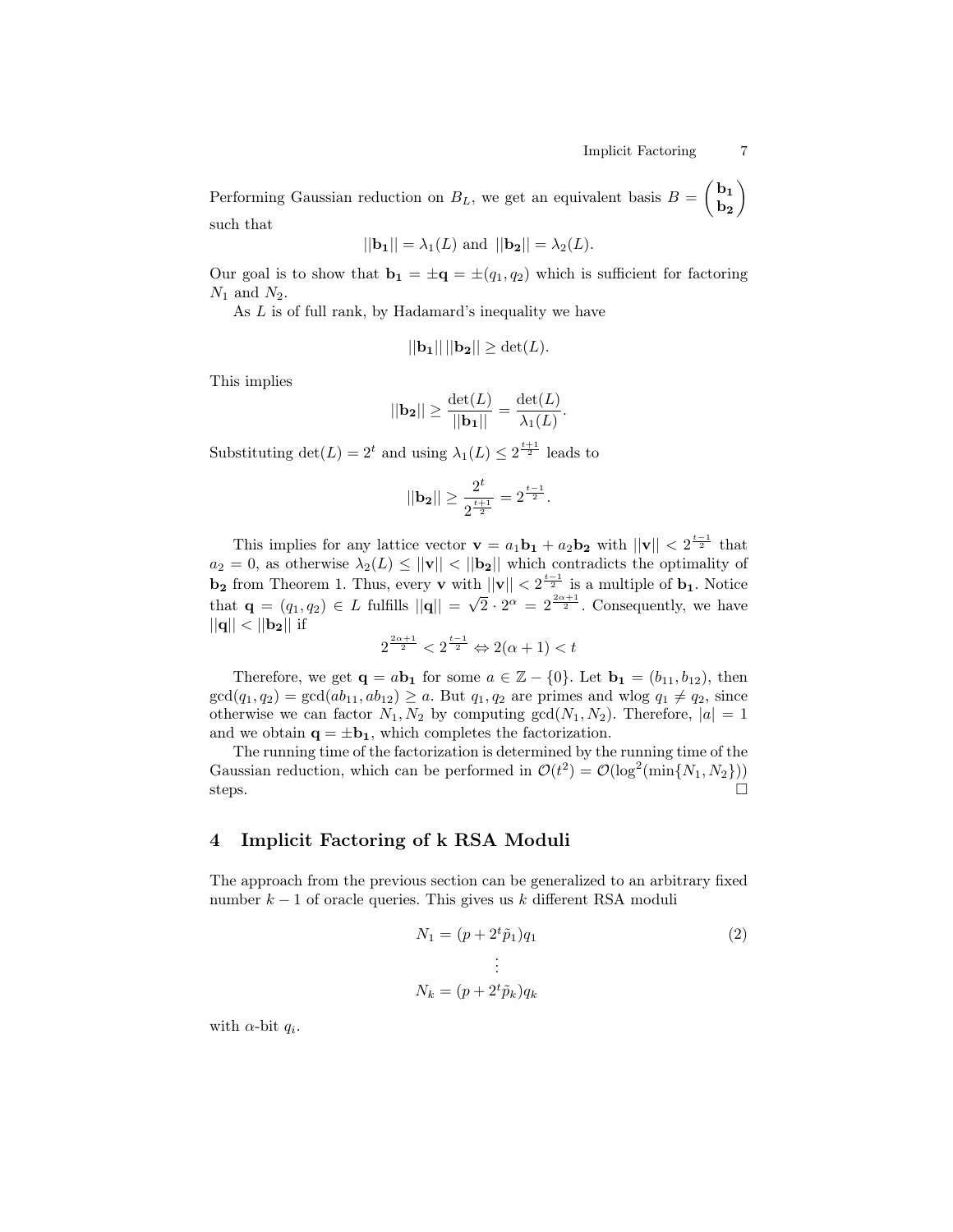We transform the system of equations into a system of  $k$  equations modulo  $2^t$ 

$$
pq_1 - N_1 \equiv 0 \pmod{2^t}
$$

$$
\vdots
$$

$$
pq_k - N_k \equiv 0 \pmod{2^t}
$$

in  $k + 1$  variables.

Analogous to the two equation case, we solve each equation for  $p$ . This can be done because all the  $q_i$  are odd. Thus, we get  $\frac{N_1}{q_1} = \frac{N_i}{q_i} \pmod{2^t}$  for  $i = 2, \ldots, k$ . Writing this as  $k-1$  linear equations gives us:

$$
N_1^{-1} N_2 q_1 - q_2 \equiv 0 \pmod{2^t}
$$
  

$$
\vdots
$$
  

$$
N_1^{-1} N_k q_1 - q_k \equiv 0 \pmod{2^t}.
$$

With the same arguments as in the preceding section the set

$$
L = \{(x_1, \ldots, x_k) \in \mathbb{Z}^k \mid N_1^{-1} N_i x_1 - x_i \equiv 0 \pmod{2^t} \text{ for all } i = 2, \ldots, k\}
$$

forms a lattice. This lattice  $L$  is spanned by the row vectors of the following basis matrix

$$
B_L = \begin{pmatrix} 1 & N_1^{-1}N_2 & \cdots & N_1^{-1}N_k \\ 0 & 2^t & 0 & \cdots & 0 \\ 0 & 0 & \ddots & \ddots & \vdots \\ \vdots & & & \ddots & \ddots & 0 \\ 0 & 0 & \cdots & 0 & 2^t \end{pmatrix}.
$$

Note that  $\mathbf{q} = (q_1, \ldots, q_k) \in L$  has norm  $||\mathbf{q}|| \leq \sqrt{k} 2^{\alpha}$ . We would like to have  $||\mathbf{q}|| = \lambda_1(L)$  as in Section 3. The length  $\lambda_1(L)$  of a shortest vector in L is bounded by √ √

$$
\lambda_1(L) \le \sqrt{k} (\det(L))^{\frac{1}{k}} = \sqrt{k} (2^{t(k-1)})^{\frac{1}{k}}.
$$

Thus, if q is indeed a shortest vector then

$$
||\mathbf{q}|| = \sqrt{k}2^{\alpha} \le \sqrt{k} \cdot 2^{t\frac{k-1}{k}}.\tag{3}
$$

This implies the condition  $t \geq \frac{k}{k-1}\alpha$ . We make the following heuristic assumption.

**Assumption 6** Let  $N_1, \ldots, N_k$  be as defined in Eq. (2) with  $t \geq \frac{k}{k-1}\alpha$ . Further, let  $\mathbf{b_1}$  be a shortest vector in L. Then  $\mathbf{b_1} = \pm (q_1, \ldots, q_k)$ .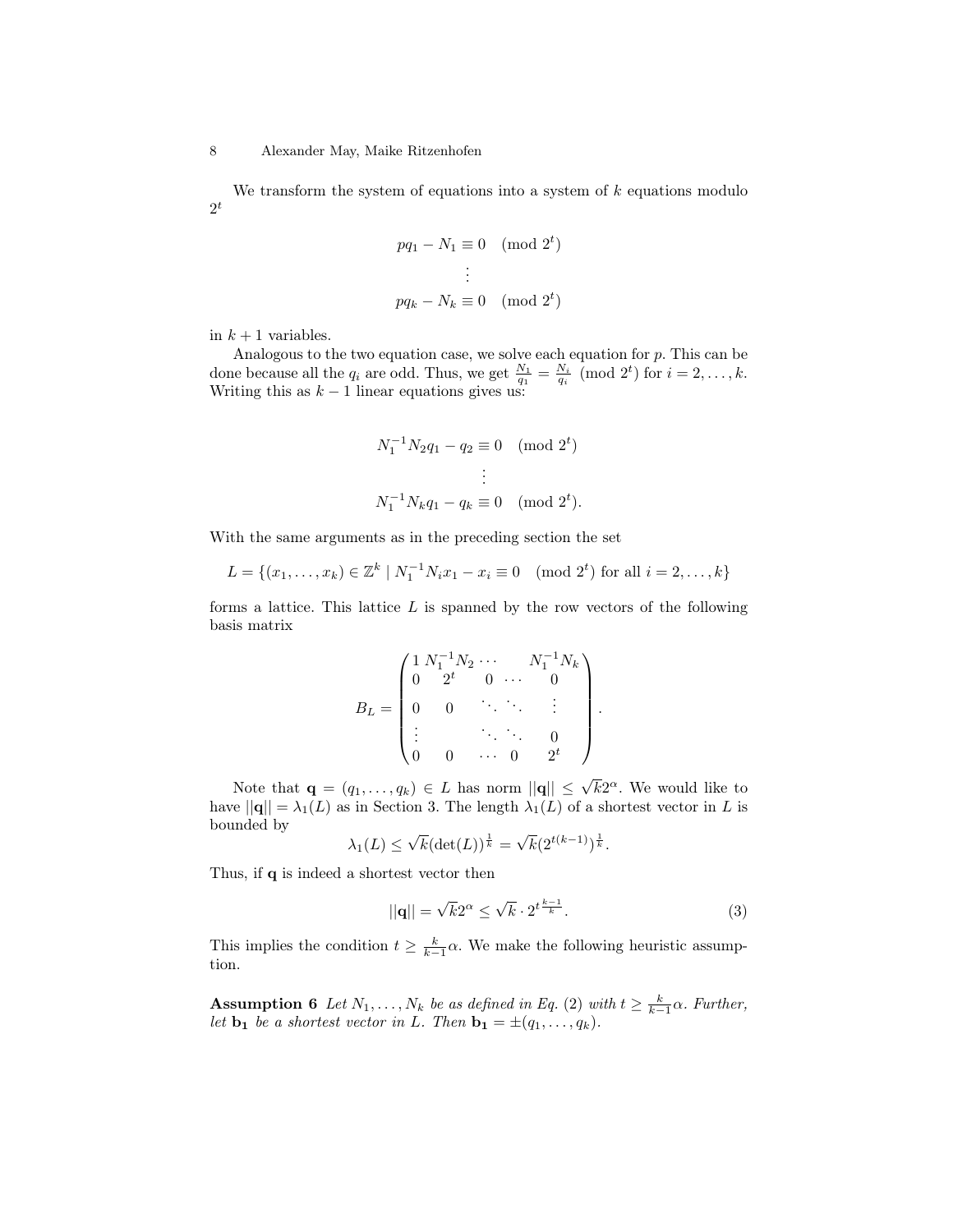**Theorem 7.** Let  $N_1, \ldots, N_k$  be as defined in Eq. (2) with  $t \geq \frac{k}{k-1}\alpha$ . Under Assumption 6, we can find the factorization of all  $N_1, \ldots, N_k$  in time polynomial in  $(k^{\frac{k}{2}}, \max_i {\log N_i}).$ 

We show the validity of Assumption 6 experimentally in Section 6.

The running time is determined by the time to compute a shortest vector in L [8, 7]. This implies that for any lattice L of rank k such that  $k^{\frac{k}{2}} =$  $poly(max_i\{log N_i\})$ , i.e. especially for lattices with fixed rank k, we can compute the factorization of all  $N_i$  in time polynomial in their bit-size.

For large k, our bound converges to  $t \geq \alpha$ . This means that the amount t of common least significant bits has to be at least as large as the bit-size of the  $q_i$ . In turn, this implies that our result only applies to RSA moduli with different bit-sizes of  $p_i$  and  $q_i$ . On the other hand, this is the best result that we could hope for in our algorithm. Notice that we construct the values of the  $q_i$  by solving equations modulo  $2^t$ . Thus, we can fully recover the  $q_i$  only if their bit-size  $\alpha$  is smaller than t. In the subsequent section, we will overcome this problem by avoiding the full recovery of all  $q_i$ , which in turn leads to an algorithm for balanced RSA moduli.

Remark: All of our results still hold if  $2<sup>t</sup>$  is replaced by an arbitrary modulus  $M \geq 2^t$ . We used a power of two only to illustrate our results in terms of bits.

## 5 Implicit Factoring of Balanced RSA Moduli

We slightly adapt the method from Section 4 in order to factor balanced n-bit integers, i.e.  $N_i = p_i q_i$  such that  $p_i$  and  $q_i$  have bitsize  $\frac{n}{2}$  each. The modification mainly incorporates a small brute force search on the most significant bits.

Assume that we are given  $k$  RSA moduli as in  $(2)$ . From these moduli we derive  $k - 1$  linear equations in k variables:

$$
N_1^{-1}N_2q_1 - q_2 \equiv 0 \pmod{2^t}
$$

$$
\vdots
$$

$$
N_1^{-1}N_kq_1 - q_k \equiv 0 \pmod{2^t}
$$

The bitsize of the  $q_i$  is now fixed to  $\alpha = \frac{n}{2}$  which is equal to the bitsize of the  $p_i$ , i. e. now the number t of bits on which the  $p_i$  coincide has to satisfy  $t \leq \alpha$ . In the trivial case of  $t = \alpha = \frac{n}{2}$  we can directly factor the  $N_i$  via greatest common divisor computations as then  $p_i = p$  for  $i = 1, \ldots, k$ .

Thus, we only consider  $t < \frac{n}{2}$ . With a slight modification of the method in Section 4, we compute all  $q_i \pmod{2^t}$ . Since  $t < \frac{n}{2}$ , this does not give us the  $q_i$  directly, but only their t least significant bits. But if  $t \geq \frac{n}{4}$ , we can use Theorem 4 for finding the full factorization of each  $N_i$  in polynomial time. In order to minimize the time complexity, we assume  $t = \frac{n}{4}$  throughout this section.

To apply Theorem 7 of Section 4 the bit-size of the  $q_i$  has to be smaller than  $\frac{k-1}{k}t$ . Thus, we have to guess roughly  $\frac{1}{k} \cdot t = \frac{n}{4k}$  bits for each  $q_i$ . Since we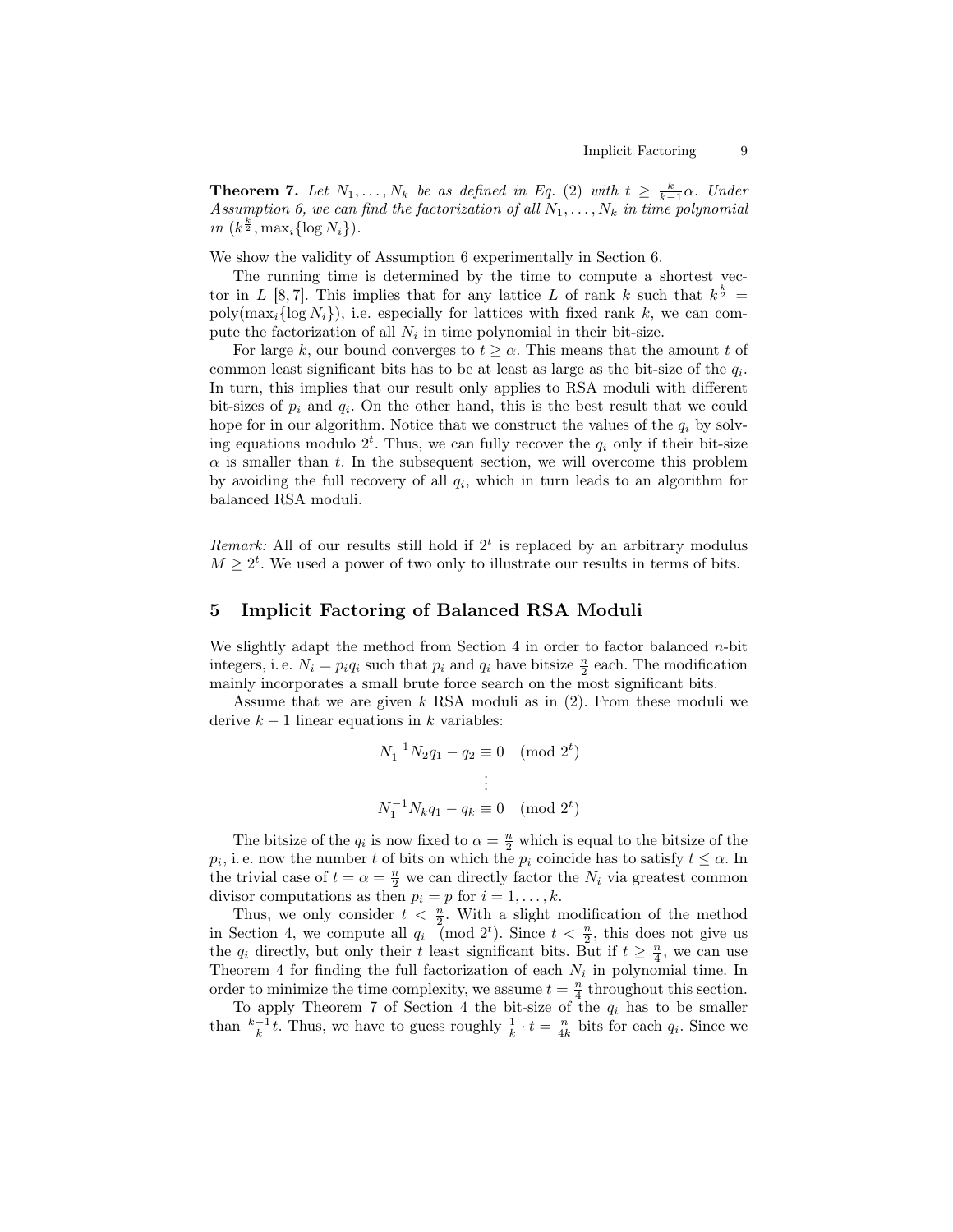consider k moduli, we have to guess a total number of  $\frac{n}{4}$  bits. Notice that this is the same amount of bits as for guessing one half of the bits of one  $q_j$ , which in turn allows to efficiently find this  $q_i$  using Theorem 4. With a total amount of  $\frac{n}{4}$  bits however, our algorithm will allow us to efficiently find all  $q_i$ ,  $i = 1, ..., k$ .

Let us describe our modification more precisely. We split  $q_i \pmod{2^{\frac{n}{4}}}$  into  $2^{\beta} \tilde{q}_i + x_i \pmod{2^{\frac{n}{4}}}$ . The number  $\beta$  depends on the number of oracle calls  $k-1$ such that the condition  $\beta < \frac{(k-1)}{k} \cdot \frac{n}{4}$  holds. We therefore choose  $\beta$  to be the largest integer smaller than  $\frac{(k-1)n}{4k}$ . This implies that the  $x_i \leq 2^{\beta}$  are small enough to be determined analogous to Section 4, provided that the  $\tilde{q}_i$  are known. As discussed before, in practice we can guess an amount of  $\frac{n}{4k}$  bits for determining each  $\tilde{q}_i$ , or we can find these bits by other means, e.g. by side-channel attacks.

Suppose now that the  $\tilde{q}_i$  are given for each i. We obtain the following set of equations

$$
N_1^{-1}N_2x_1 - x_2 \equiv 2^{\beta}(\tilde{q}_2 - N_1^{-1}N_2\tilde{q}_1) \pmod{2^{\frac{n}{4}}}
$$
  
 
$$
\vdots
$$
  
\n
$$
N_1^{-1}N_kx_1 - x_k \equiv 2^{\beta}(\tilde{q}_k - N_1^{-1}N_k\tilde{q}_1) \pmod{2^{\frac{n}{4}}}.
$$
\n
$$
(4)
$$

.

Let  $c_i = 2^{\beta}(\tilde{q}_i - N_1^{-1}N_i\tilde{q}_1), i = 2, \ldots, k$ , denote the known right-hand terms. In contrast to Section 4, the equations (4) that we have to solve are inhomogenous. Let us first consider the lattice  $L$  that consists of the homogenous solutions

 $L = \{ (x_1, \ldots, x_k) \in \mathbb{Z}^k \mid N_1^{-1} N_i x_1 - x_i \equiv 0 \pmod{2^{\frac{n}{4}}}, i = 2, \ldots, k \}.$ 

 $L$  is spanned by the rows of the following basis matrix

$$
B_L = \begin{pmatrix} 1 & N_1^{-1}N_2 & \cdots & N_1^{-1}N_k \\ 0 & 2^{\frac{n}{4}} & 0 & \cdots & 0 \\ 0 & 0 & \ddots & \ddots & \vdots \\ \vdots & & & \ddots & \ddots & 0 \\ 0 & 0 & \cdots & 0 & 2^{\frac{n}{4}} \end{pmatrix}
$$

Let  $l_i \in \mathbb{Z}$  such that  $N_1 N_i^{-1} x_1 + l_i 2^t = x_i + c_i$ . Then we let

$$
\mathbf{q}' := (x_1, l_2, \dots, l_k) B_L = (x_1, x_2 + c_2, \dots, x_k + c_k) \in L.
$$

Moreover, if we define the target vector  $\mathbf{c} := (0, c_2, \ldots, c_k)$ , then the distance between  $q'$  and  $c$  is

$$
||\mathbf{q}'-\mathbf{c}|| = ||(x_1,\ldots,x_k)|| \leq \sqrt{k}2^{\beta} \leq \sqrt{k} \cdot 2^{\frac{(k-1)n}{4k}}.
$$

This is the same bound that we achieved in Section 4 for the length of a shortest vector in Eq. (3) when  $t = \frac{n}{4}$ . So instead of solving a shortest vector problem, we have to solve a closest vector problem in  $L$  with target vector c. Closest vectors can be found in polynomial time for fixed lattice dimension  $k$  (see Blömer [1]). We make the heuristic assumption that  $q'$  is indeed a closest vector to  $c$  in  $L$ .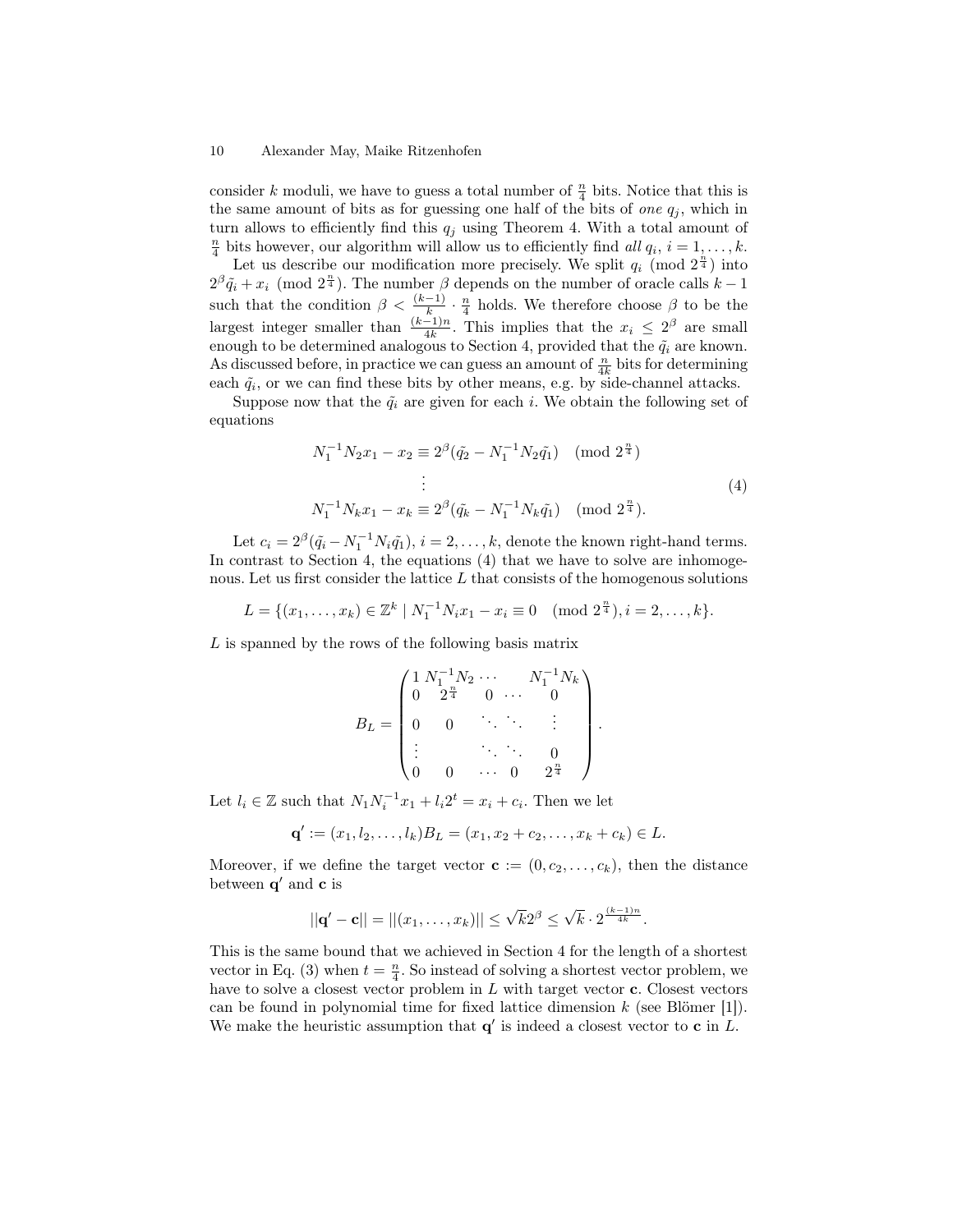**Assumption 8** Let  $N_1, \ldots, N_k$  be as defined in Eq. (4) with  $\beta < \frac{(k-1)n}{4k}$ . Further, let  $\mathbf{b_1}$  be a closest vector to **c** in L. Then  $\mathbf{b_1} = \pm \mathbf{q'_1}$ .

**Theorem 9.** Let  $N_1, \ldots, N_k$  be as defined in Eq. (4) with  $\beta < \frac{(k-1)n}{4k}$ . Under Assumption 8, we can find the factorization of all  $N_1, \ldots, N_k$  in time  $2^{\frac{n}{4}}$ .  $poly(k!, \max_i \{ \log N_i \}).$ 

The running time is determined by the time for guessing each  $\tilde{q}_i$  and the time for finding a closest vector in L.

## 6 About our Heuristic Assumptions

In this section we have a closer look at the two heuristics from the previous sections, Assumption 6 and Assumption 8. We first give a counting argument that supports our heuristics and then demonstrate experimentally that our constructions work very well in practice.

### 6.1 A Counting Argument that Supports our Assumptions

Recall that in Section 4, the lattice L consists of all solutions  $\mathbf{q} = (q_1, \ldots, q_k)$  of the system of equations

$$
N_1^{-1}N_2q_1 \equiv q_2 \pmod{2^t}
$$
  
\n
$$
\vdots
$$
  
\n
$$
N_1^{-1}N_kq_1 \equiv q_k \pmod{2^t}
$$
 (5)

As  $gcd(N_1^{-1}N_i, 2^t) = 1$  for any i, the mapping  $f_i: x \mapsto N_1^{-1}N_ix \pmod{2^t}$ is bijective. Therefore, the value of  $q_1$  uniquely determines the values of  $q_i$ ,  $i=2,\ldots,k$ .

In total the system of equations has as many solutions as there are values to choose  $q_1$  from, which is  $2^t$ . Now suppose  $q_1 \leq 2^{\frac{(k-1)t}{k}}$ . How many vectors **q** do we have such that  $q_i \leq 2^{\frac{(k-1)t}{k}}$  for all  $i = 1, ..., k$  and thus  $||\mathbf{q}|| \leq \sqrt{k} 2^{\frac{(k-1)t}{k}}$ ?

Assume for each  $i = 2, ..., k$  that the value  $q_i$  is uniformly distributed in  $\{0, \ldots, 2^t - 1\}$  and that the distributions of  $q_i$  and  $q_j$  are independent if  $i \neq j$ . Then the probability that  $q_i \leq 2^{\frac{(k-1)t}{k}}$  is

$$
\Pr\left(q_i \le 2^{\frac{(k-1)t}{k}}\right) = \frac{2^{\frac{(k-1)t}{k}}}{2^t} = 2^{-\frac{t}{k}}.
$$

Furthermore, the probability that  $q_i \leq 2^{\frac{(k-1)t}{k}}$  for all  $i = 2, \ldots, k$  is

$$
\Pr\left(q_2 \le 2^{\frac{(k-1)t}{k}}, \dots, q_k \le 2^{\frac{(k-1)t}{k}}\right) = \left(2^{-\frac{t}{k}}\right)^{k-1} = 2^{-\frac{(k-1)t}{k}}
$$

Consequently, for a given value of  $q_1 \n\t\leq 2^{\frac{(k-1)t}{k}}$  the expected number of vectors q such that  $q_i \leq 2^{\frac{(k-1)t}{k}}$  for all  $i = 1, ..., k$  is  $2^{\frac{(k-1)t}{k}} \cdot 2^{-\frac{(k-1)t}{k}} = 1$ . Therefore,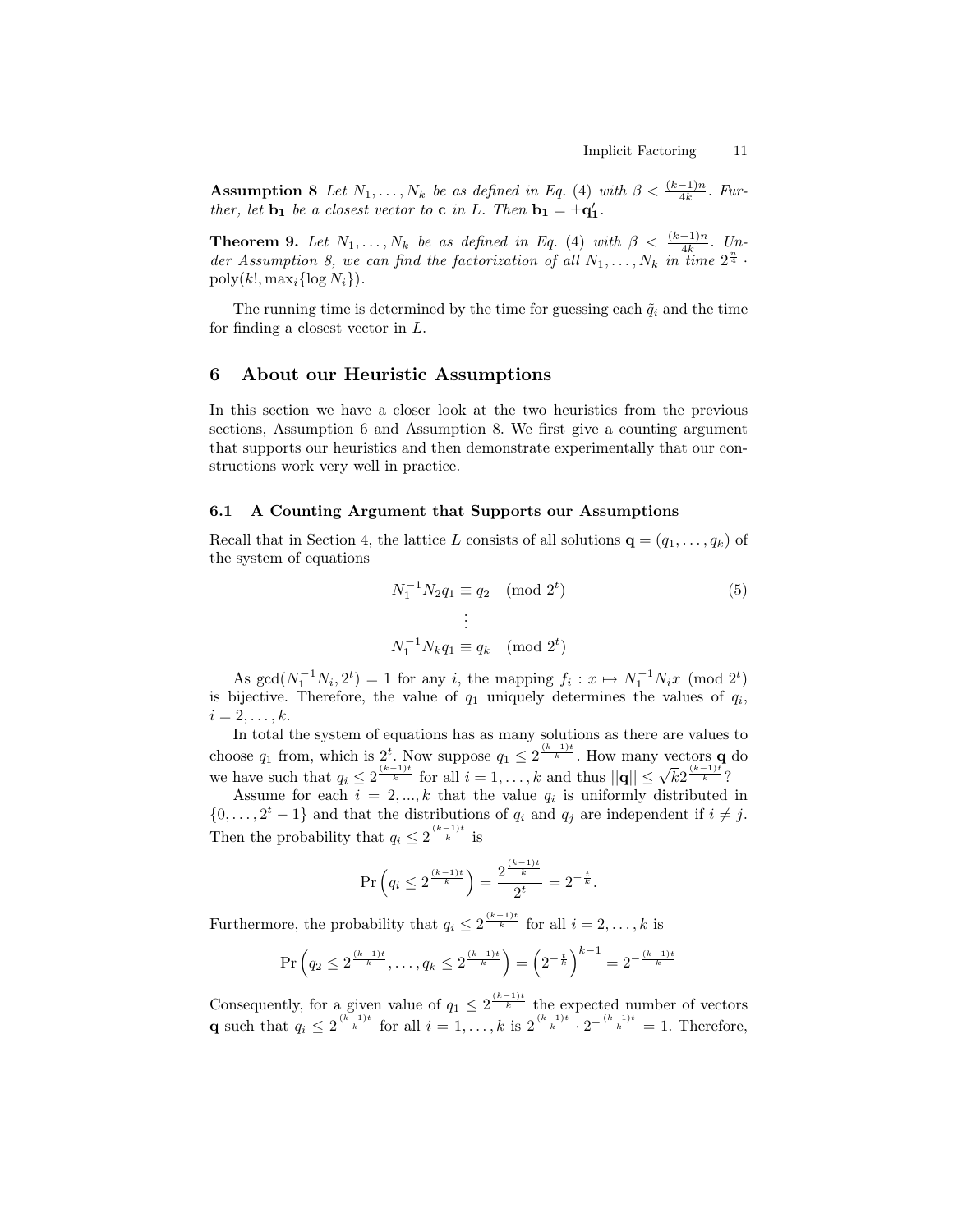we expect that only one lattice vector, namely q, is short enough to satisfy the Minkowski bound. Hence, we expect that  $\pm \mathbf{q}$  is a unique shortest vector in L if Minkowski bound. Hence, we expect that  $\perp \mathbf{q}$  is a unique shortest vector in E in<br>its length is significantly below the bound  $\sqrt{k}2^{\frac{(k-1)t}{k}}$ . This counting argument strongly supports our Assumption 6.

Remark: In order to analyze Assumption 8 we can argue in a completely analogous manner. The inhomogenous character of the equations does not influence the fact that the  $q_i$  are uniquely determined by  $q_1$ .

#### 6.2 Experiments

We verified our assumptions in practice by running experiments on a Core2 Duo 1.66GHz notebook. The attacks were implemented using  $Magma<sup>1</sup>$  Version 2.11. Instead of taking a lattice reduction algorithm which provably returns a basis with a shortest vector as first basis vector we have used the LLL algorithm [11], more precisely its  $L^2$  version of Nguyen and Stehlé [15] which is implemented in Magma. Although by LLL reduction the first basis vector only approximates a shortest vector in a lattice, for our lattice bases with dimensions up to 100 LLL-reduction was sufficient. In nearly all cases the first basis vector was equal to the vector  $\pm \mathbf{q} = \pm (q_1, \ldots, q_k)$ , when we chose suitable attack parameters.

First, we considered the cased of imbalanced RSA moduli from Theorem 7. We chose  $N_i = (p + 2^t \tilde{p}_i) q_i$ ,  $i = 1, ..., k$ , of bit-size  $n = 1000$  with varying bitsizes of  $q_i$ . For fixed bitsize  $\alpha$  of  $q_i$  and fixed number k of moduli, we slightly played with the parameter t of common bits close to the bound  $t \geq \frac{k}{k-1}\alpha$  in order to determine the minimal  $t$  for which our heuristic is valid.

| bitsize $\alpha$ | no. of        | bound                 | number of     | success |
|------------------|---------------|-----------------------|---------------|---------|
| of the $q_i$     | $moduli \; k$ | $\frac{k}{k-1}\alpha$ | shared bits t | rate    |
| 250              | 3             | 375                   | 377           | $0\%$   |
| 250              | 3             | 375                   | 378           | 97%     |
| 350              | 10            | 389                   | 390           | $0\%$   |
| 350              | 10            | 389                   | 391           | 100%    |
| 400              | 100           | 405                   | 409           | $0\%$   |
| 400              | 100           | 405                   | 410           | 100%    |
| 440              | 50            | 449                   | 452           | 16%     |
| 440              | 50            | 449                   | 453           | 97%     |
| 480              | 100           | 485                   | 491           | 38%     |
| 480              | 100           | 485                   | 492           | 98%     |

Table 1. Attack for imbalanced RSA moduli

The running time of all experiments was below 10 seconds.

<sup>1</sup> http://magma.maths.usyd.edu.au/magma/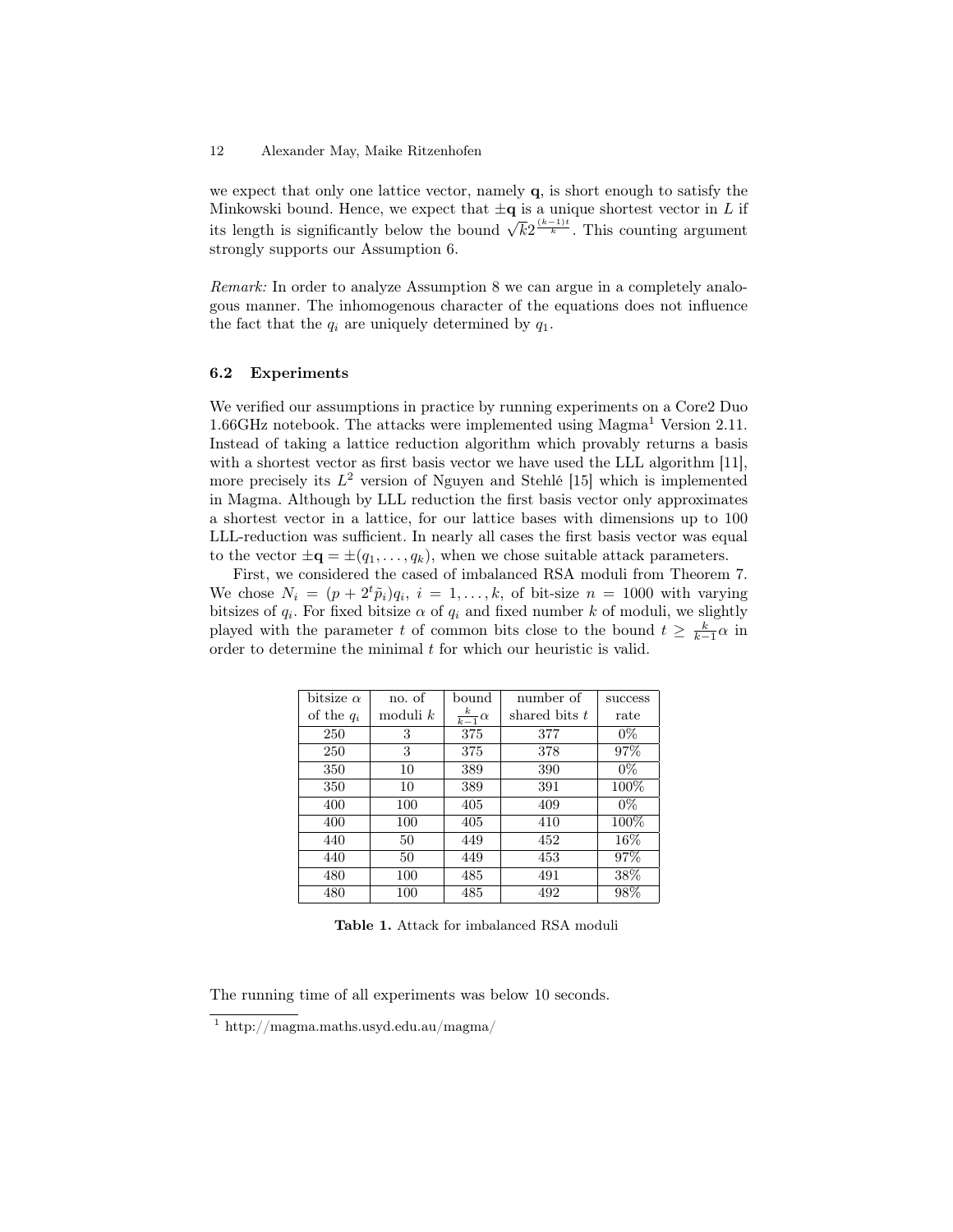In Table 1, we called an experiment successful if the first basis vector  $\mathbf{b}_1$  in our LLL reduced basis was of the form  $\mathbf{b_1} = \pm \mathbf{q} = \pm (q_1, \ldots, q_k)$ , i.e. it satisfied Assumption 6. There were some cases, where other basis vectors were of the form  $\pm$ q, but we did not consider these cases.

As one can see by the experimental results, Assumption 6 only works smoothly when our instances were a few extra bits beyond the bound of Theorem 7. This is not surprising since the counting argument from Section 6.1 tells us that we loose uniqueness of the shortest vector as we approach the theoretical bound. In practice, one could either slightly increase the number t of shared bits or the number k of oracle calls for making the attack work.

Analogously, we made experiments with balanced RSA moduli to verify Assumption 8. Instead of computing closest vectors directly, we used the well-known standard embedding of a d-dimensional closest vector problem into an  $(d+1)$ dimensional shortest vector problem ([6], Chapter 4.1), where the shortest vector is of the form  $\mathbf{b_1} = (\mathbf{q}' - \mathbf{c}, c')$ , c' constant. Since **c** and c' are known, this directly yields  $q'$  and therefore the factorization of all RSA moduli. For solving the shortest vector problem, we again used the LLL algorithm.

As before we called an experiment successful, if  $b_1$  was of the desired form, i.e. if Assumption 8 held. In our experiments we used 1000 bit  $N_i$  with a common share p of  $t = 250$  bits.

| no. of     |                | bound bits known success |      |
|------------|----------------|--------------------------|------|
| moduli $k$ | $\frac{n}{4k}$ | from $q_i$               | rate |
| 3          | 84             | 85                       | 74%  |
| 3          | 84             | 86                       | 99%  |
| 10         | 25             | 26                       | 20%  |
| 10         | 25             | 27                       | 100% |
| 50         | 5              |                          | 46\% |
| 50         | 5              | Q                        | 100% |

Table 2. Attack for balanced 1000-bit  $N_i$  with 250 bits shared

All of our experiments ran in less than 10 seconds. Here, we assumed that we know the required bits of each  $q_i$ , i.e. the running time does not include the factor for a brute-force search.

Similar to the experimental results for the imbalanced RSA case, our heuristic Assumption 8 works well in the balanced case, provided that we spend a few extra bits to the theoretical bound in order to enforce uniqueness of the closest vector.

## References

1. J. Blömer, "Closest Vectors, Successive Minima, and Dual HKZ-bases of Lattices", ICALP 2000, Lecture Notes in Computer Science, Volume 1853, Springer-Verlag, pp.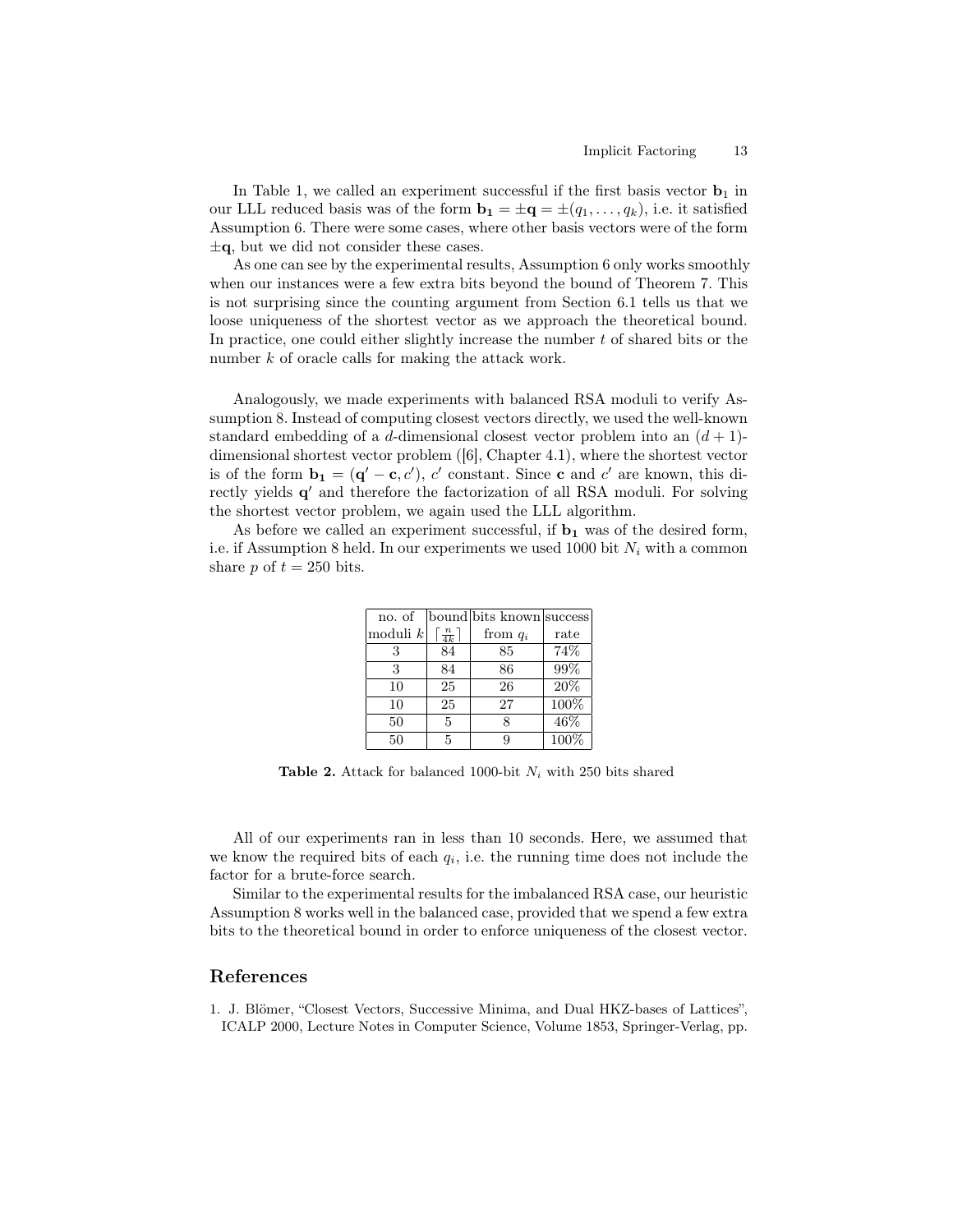248-259, 2000

- 2. D. Coppersmith, "Finding a Small Root of a Bivariate Integer Equation, Factoring with High Bits Known", Advances in Cryptology (Eurocrypt '96), Lecture Notes in Computer Science, Volume 1070, pp. 178-189, Springer-Verlag, 1996
- 3. D. Coppersmith, "Small solutions to polynomial equations and low exponent vulnerabilities", Journal of Cryptology, Volume 10(4), pp. 223-260, 1997
- 4. D. Coppersmith, "Finding Small Solutions to Small Degree Polynomials", CaLC 2001, Lecture Notes in Computer Science, Volume 2146, pages 20-31, 2001
- 5. C. Crépeau, A. Slakmon, "Simple Backdoors for RSA Key Generation", Topics in Cryptology(CT-RSA 2003), Lecture Notes in Computer Science, Volume 2612, pp. 403-416, Springer-Verlag, 2003
- 6. D. Micciancio, S. Goldwasser, "Complexity of Lattice Problems: A cryptographic perspective", vol. 671 of Kluwer International Series in Engineering and Computer Science, Kluwer Academic Publishers, Boston, Massachusetts, 2002
- 7. B. Helfrich, "Algorithms to Construct Minkowski Reduced and Hermite Reduced Lattice Basis", Theoretical Computer Science, Volume 41, pp. 125-139, 1985
- 8. R. Kannan, "Minkowski's Convex Body Theorem and Integer Programming", Mathematics of Operations Research, Volume 12, No. 3, pp. 415-440, 1987
- 9. H.W. Jr. Lenstra,"Factoring Integers with Elliptic Curves", Ann. Math. 126, pp. 649-673, 1987
- 10. A. K. Lenstra, H.W. Jr. Lenstra, "The Development of the Number Field Sieve", Springer-Verlag, 1993
- 11. A. K. Lenstra, H. W. Lenstra, and L. Lovász, "Factoring polynomials with rational coefficients", Mathematische Annalen, Volume 261, pp. 513-534, 1982
- 12. U. M. Maurer, "Factoring with an Oracle", Advances in Cryptology (Eurocrypt '92), Lecture Notes in Computer Science, Volume 658, pp. 429-436, Springer-Verlag 1993
- 13. C. D. Meyer, Matrix Analysis and Applied Linear Algebra, Cambridge University Press, 2000
- 14. H. Minkowski, Geometrie der Zahlen, Teubner-Verlag, 1896
- 15. P. Q. Nguyen, D. Stehlé, "Floating Point LLL Revisited", In Advances in Cryptology (Eurocrypt 2005), Lecture Notes in Computer Science, Volume 3494, pages 215 - 233, Springer-Verlag, 2005
- 16. C. Pomerance, "The Quadratic Sieve Factoring Algorithm." In Advances in Cryptology (Eurocrypt '84), Lecture Notes in Computer Science, Volume 209, pp. 169-182, Springer-Verlag, 1985.
- 17. R. Rivest, A. Shamir, "Efficient Factoring Based on Partial Information", In Advances in Cryptology (Eurocrypt '85), Lecture Notes in Computer Science, Volume 219 , pp. 31-34, Springer-Verlag, 1986
- 18. R. Rivest, A. Shamir, L. Adleman, "A Method for Obtaining Digital Signatures and Public-Key Cryptosystems", Communications of the ACM, Volume 21(2), pp. 120-126, 1978
- 19. P. Shor, "Algorithms for Quantum Computation: Discrete Logarithms and Factoring", Proceedings 35th Annual Symposium on Foundations of Computer Science, Santa Fe, NM, IEEE Computer Science Press pp. 124-134, 1994
- 20. R. Steinfeld, Y. Zheng, "An Advantage of Low-Exponent RSA with Modulus Primes Sharing Least Significant Bits", CT-RSA '01, Lecture Notes in Computer Science Vol. 2020, pp. 52-62, 2001
- 21. S. A. Vanstone, R. J. Zuccherato,"Short RSA Keys and Their Generation", Journal of Cryptology 8 number 2, pp. 101-114, 1995